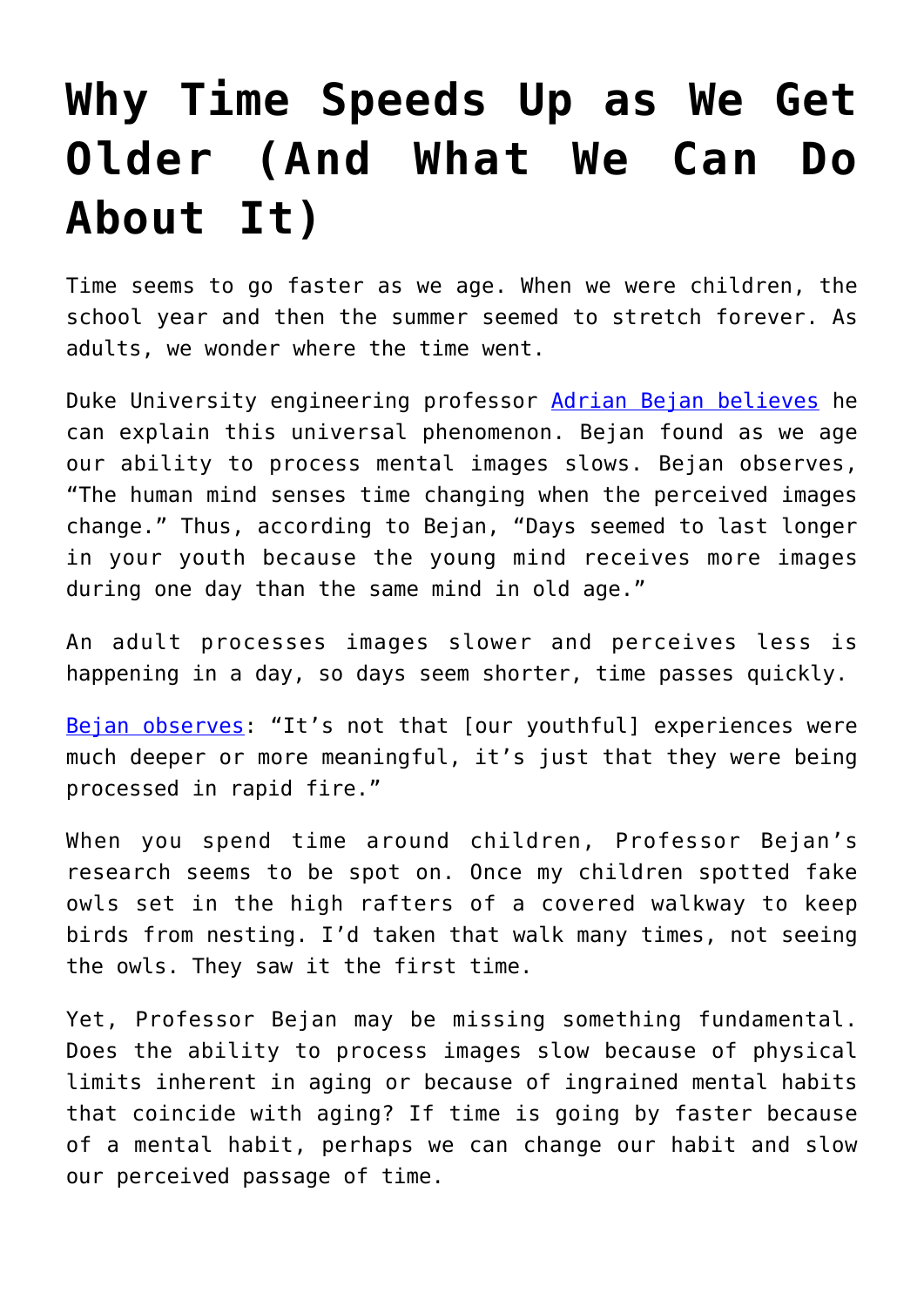In the delightful comedy *[About Time](https://www.amazon.com/About-Time-Domnhall-Gleeson/dp/B00HYI8A08/)*, Domhnall Gleeson plays Tim, a young man who comes from a family whose male members can time travel.

Initially, Tim uses time travel to return to particular days to intentionally alter events. Later in the movie, Tim's father, played by Bill Nighy, advises Tim to use time travel only to relive the same day, not by altering events, but by being more present. Tim's father counsels, "Live every day again almost exactly the same, the first time with all the tensions and worries that stop us from noticing how sweet the world can be, but the second time noticing."

As Tim follows his father's advice, he notices how for ordinary events of life he is not present at all. Commuting to work and buying his lunch are colorless events. Tim is a lawyer; even a victory in the courtroom is a muted experience when he is not mentally present.

Tim learns to bring peace to life's moments rather than expecting life to bring peace to him. He stops time traveling. Instead, Tim explains, "I just try to live every day as if I've deliberately come back to this one day. To enjoy it as if it was the final day of my extraordinary, ordinary life."

What about us non-time-travelers?

Have you ever noticed an aging relative who tells the same tedious story over and over again? But what about our own dull story? Let's call our stories, the "story of me." These stories, not aging, clog our mental bandwidth so fewer events are noticed.

The story of me is the inner voice that offers a running narration on our experience—like the director's voiceover commentary on a DVD as the movie plays. This inner voice offers opinions on everything. In less than a second, [instant](https://www.psychologicalscience.org/observer/how-many-seconds-to-a-first-impression) [judgments are formed](https://www.psychologicalscience.org/observer/how-many-seconds-to-a-first-impression) about everyone we meet. It instructs us on what we need more of and what we need less of, what makes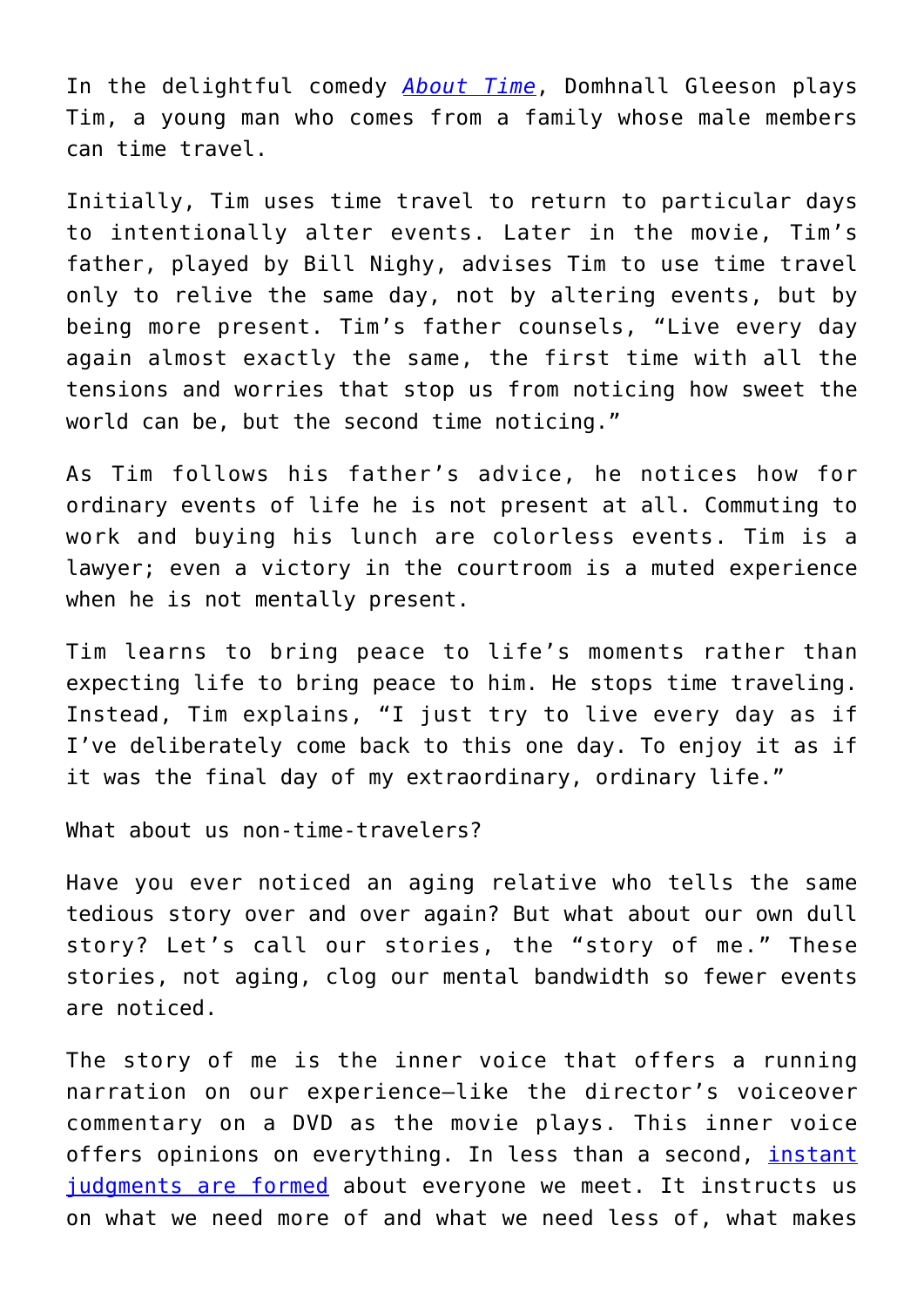us happy and what makes us sad.

This story of me presents each moment as if it is relating events with the accuracy of a camera. As we age, the story of me gets bigger. The more engrained the story, the more the story filters out as irrelevant anything that contradicts its tedious tale. Rather than providing a bird's-eye view of life, our story provides a worm's-eye view.

Through this worm's-eye view we experience grievances based on what has happened in the past; a past we believed we have stored accurately in our brain. Yet, [neuroscientists have](http://www.theatlantic.com/science/archive/2016/10/memory-lane-has-a-three-way-fork/505250/) [learned](http://www.theatlantic.com/science/archive/2016/10/memory-lane-has-a-three-way-fork/505250/) that remembering "isn't just an act of retrieval, but of reconstruction." We build memories "from scratch each and every time."

Long-standing grievances, carried around for many years, are built on sand. If we do not rehearse and rebuild them every day, the tide of the present moment will wash them away.

No wonder the days seem shorter. Rehearsing and rebuilding memories leaves little mental bandwidth to immerse ourselves in the moment and stretch our experiences of life.

We can't will ourselves into present moment awareness. Yet, we can see how the story of me with its endless reconstruction of past events is keeping us from the present.

You can do your own simple "about time" experiment. Look at an old family photograph. You can probably remember the events of that day. When the photograph was taken, you may have been caught up in the concerns of the day. These concerns clouded what was there and prevented a full enjoyment of the moment. As you look at the photograph, drop your story. Dropping your story, you might experience an overwhelming feeling of Love. Love was the real backdrop of that moment.

Some days, the cloud cover generated by the story of me is dense; but Love is always there, giving its gifts. Why wait